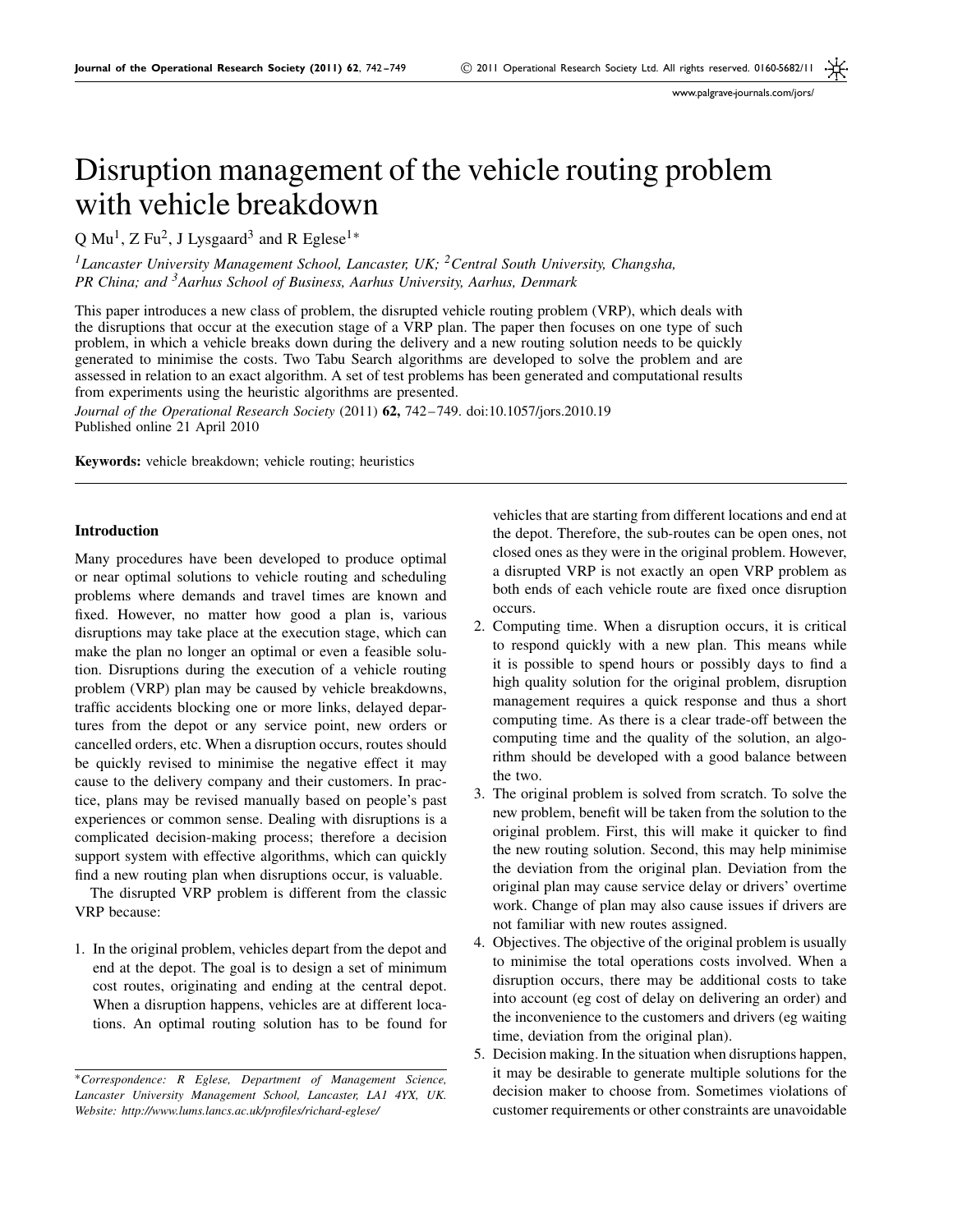when unexpected disruptions happen. Decisions may need to take account of issues that are not easily quantifiable. Several alternative good solutions may better support a manager's decision making. The original problem does not usually involve multiple solutions.

In this paper, we propose a formulation for one type of the disrupted VRP that involves a vehicle breakdown. Two Tabu Search algorithms are developed to solve the disrupted VRP. The algorithms focus on 1, 2 and 3 in the above list. Issues in 4 and 5 are not explored, that is we will not consider the multi-objective approach to the disrupted VRP in this paper. It should be noted that although we consider making use of the original plan as discussed in point 3 above, minimising deviation from the original plan is not an objective for the problem discussed in this paper. A set of test problems has been generated based on standard VRP benchmark problems and computational results from experiments using the heuristic algorithms are presented.

### **Literature review**

Dealing with unexpected events after a plan has been made is an important issue in managing a business activity. Yu and Qi (2004) have given a detailed discussion about a variety of approaches to uncertainties. They divide those approaches into two stages: in-advance planning and real-time re-planning. Contingency planning, stochastic models and robust optimisation are examples of in-advance planning. Disruption management is an example of the real-time re-planning. Real-time re-planning is necessary in some cases, because many disruptions are rare and unpredictable, thus cannot be embedded in a plan in advance. Disruption management aims to enable the dynamic revision of an operational plan when disruptions occur and provide good feasible solutions to the disruption problem in real time.

Disruption management was first applied to flight scheduling (Teodorović and Guberinić, 1984), which is often referred to as aircraft recovery. The application was then extended to crew recovery (Teodorović and Stojković, 1995). The airline industry has been the area where disruption management is mostly studied because the flight disruption often involves huge cost loss. Literature reviews on disruption management in the airline industry can be found in Filar *et al* (2001), Kohl *et al* (2004), Yu and Qi (2004), and Clausen *et al* (2005). Yet disruption management studies can also be found in machine scheduling (Akturk and Gorgulu, 1999; Hall and Potts, 2004), project scheduling (Eden *et al*, 2002; Zhu *et al*, 2005), production planning (Yang *et al*, 2005) and supply chain coordination (Xia *et al*, 2002; Qi *et al*, 2004; Xiao *et al*, 2005). However, there is little research on dealing with disrupted VRPs.

A disrupted VRP can be approached as a special kind of Dynamic/Real-time Vehicle Routing Problem (DVRP), where new demand information is received as time progresses and must be dynamically incorporated into an evolving schedule. Such problems are found in many different application areas and there exist some problems that must be solved in real time, such as dial-a-ride systems, courier services, taxi cab services and emergency services. Psaraftis (1988) was among the first to study dynamic versions of the VRP. He lists 12 issues for which the DVRP differs from the conventional static problem, reviews generic features that a dynamic vehicle routing procedure should possess and recommends directions for further research in this area. Powell *et al* (1995), Psaraftis (1995), Bertsimas and Simchi-Levi (1996), Gendreau and Potvin (1998), and Ghiani *et al* (2003) have provided detailed surveys on DVRPs and related routing problems. The current literature on DVRP has mostly focused on a single source of uncertainty (ie the dynamic service requests), although some recognition has been given to other sources of uncertainty (Gendreau and Potvin, 1998). Disruption management deals with all unexpected events that are significant enough to require the original routing plan to be changed.

Li *et al* (2004, 2007a, 2007b, 2009a) have done a series of studies on the vehicle rescheduling problem (VRSP). It is based on the Single Depot Vehicle Scheduling Problem (SDVSP), which is the problem of assigning vehicles to a set of predetermined trips with fixed starting and ending times with an objective of minimising capital and operating costs. The VRSP involves producing a new schedule for the previously scheduled trips after a trip has been severely disrupted. After that, Li *et al* (2009b) introduced the Realtime Vehicle Rerouting Problems with Time Windows. The paper addresses a similar problem to the one formulated in our paper in that they both look at vehicle breakdown that disrupts a VRP plan. However, Li *et al* (2009b) deals with a VRP with Time Windows, which involves both delivery and pickup services whereas our paper deals with a Capacitated VRP where Time Windows are not involved. The rerouting problem in Li *et al* (2009b) is formulated as a set-covering problem and the authors try to minimise a weighted sum of operation, service cancellation and route disruption costs. The problem is solved by a Lagrangian relaxation based-heuristic that includes an insertion based-algorithm to obtain a feasible solution for the primal problem. Solomon (1987) benchmark problems are used as test instances. A vehicle breakdown is introduced at an early time in the schedule and the number of backup vehicles is set as 0 or 1. The algorithm is run for a certain number of iterations. Computational results show a considerable cost saving compared to the solution from the naive manual approach.

### **Problem description**

The problem addressed in this paper is based on the Capacitated Vehicle Routing Problem (CVRP). In this case, the disruption involves a vehicle  $v_i$  that breaks down at time *t* after leaving the depot and before delivering to the final customer on its route. We only look at the case where one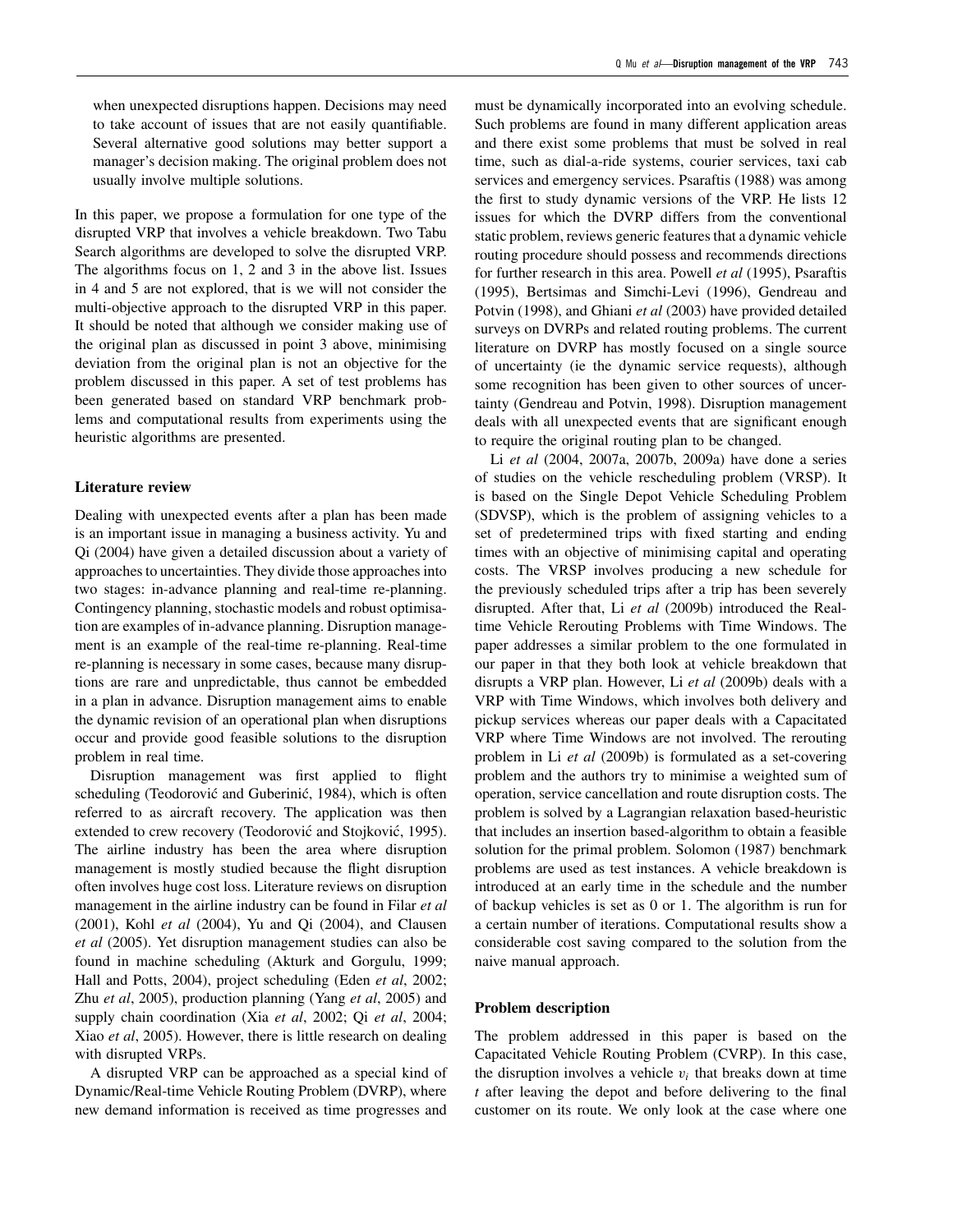vehicle breaks down because it is unusual to have more than one vehicle breaking down on the same day. In this situation, a number of unserved customers have to be reallocated to other vehicles. Extra vehicles (EVs) may have to be used to finish serving all the customers. The objective of this disrupted VRP is (1) to minimise the number of vehicles used and (2) to minimise the total distance travelled by all the vehicles after disruption happens to finish the delivery to the unserved customers. Priority is given to the number of vehicles. Therefore, a solution with fewer vehicles will always be better than a solution with more vehicles. For those solutions with the same number of vehicles, the one with the minimum total travel distance is preferred. The following assumptions have been made:

- 1. One EV is available in the depot. As has already been discussed, we assume that a solution that does not require the use of an EV is always better than the one that requires an EV.
- 2. A vehicle cannot be diverted until it has visited its current destination. This assumption is made because it is not easy to estimate the time required for finding the new plan and the communication with drivers. Therefore, in the new routing plan, the starting point for each vehicle that has not broken down is its next visiting point in the original plan.
- 3. The commodity that the vehicles are delivering is a single commodity that is transferable between customers, such as gas or oil. This means any vehicle is able to serve any customer as long as it is carrying enough to satisfy the customer requirement.
- 4. Each vehicle departs with full capacity.
- 5. The cost of the distribution is proportional to the distance travelled. No extra costs are involved.
- 6. All the vehicles depart from the depot at the same time 0 and we assume that all the vehicles are travelling at the same speed, that is one unit of distance per unit of time.
- 7. There are no time window constraints for any of the orders.
- 8. When a vehicle breaks down, if another vehicle is serving a customer, that customer is the starting point of its new route.
- 9. If a vehicle breaks down when it is serving a customer, this customer will not need to be visited by another vehicle.
- 10. If a vehicle has already returned to the depot when another vehicle breaks down, reuse of that vehicle should be seen as using an EV.

We shall refer to this problem as defined above as the Disrupted Capacitated Vehicle Routing Problem with Vehicle Breakdown (DCVRP-B).

# **The algorithms**

We develop two metaheuristic algorithms to solve the DCVRP-B because the problem is NP-hard, and there is a time constraint on finding a new routing plan. Both algorithms are based on Tabu Search due to its effectiveness in solving VRPs.

# *Algorithm I*

#### (1) *The initial solution*

When a vehicle breaks down, an easy alternative plan is to send another vehicle from the depot to complete the route that the broken-down vehicle has not finished. The rest of the vehicles will keep following the original plan. As the original plan already gives the best possible routes, we base our initial solution on it to save computing time when finding the new solution to the disrupted problem.

Before developing an initial solution, it is necessary to check whether it is possible to complete serving all the customers without using the EV. This is done by comparing the total demand required for the unserved customers and the total load carried by the unbroken vehicles. We use different approaches to obtain the initial solution for these two different cases.

For those problems where an EV must be used, the initial solution is the same as the easy alternative plan:

- 1. For the disrupted route, a vehicle is sent from the depot to serve the customer which the broken-down vehicle was going to serve next when it broke down. The vehicle will continue serving the rest of the customers following the same order as was specified in the original plan.
- 2. For the rest of the routes, the starting point for each route is the next customer that should be served according to the original plan when disruption happens. The vehicles will continue serving the rest of the customers following the same order as was specified in the original plan.

For those problems where the service can be completed without using the EV, we have used an insertion algorithm to find the initial solution. The routes that do not involve a broken-down vehicle are formed in the same way as in the previous case. Assume EVs are not available. The unserved customers in the disrupted route will be inserted into the closest routes according to their distance to the midpoint between the starting point and the depot. If an insertion violates the capacity constraint, the customer should be inserted into the next closest route. If there is no feasible insertion route, the customer will be inserted into its closest route even though it is infeasible. The cost function is defined as:

$$
Cost = \sum_{i} [c_i + p_1 \times E_i]
$$
 (1)

where *i* represents the routes,  $c_i$  is the cost of route *i*,  $p_1$  is a penalty for violating the capacity constraints. As will be discussed later,  $p_1$  is initially set to a value  $p'_1$  and will be changed during the search process depending on the feasibility of the neighbourhood moves that have been made.  $E_i$  is the excess of load in route *i*. If a solution is feasible,  $E_i$  is equal to zero for all the routes.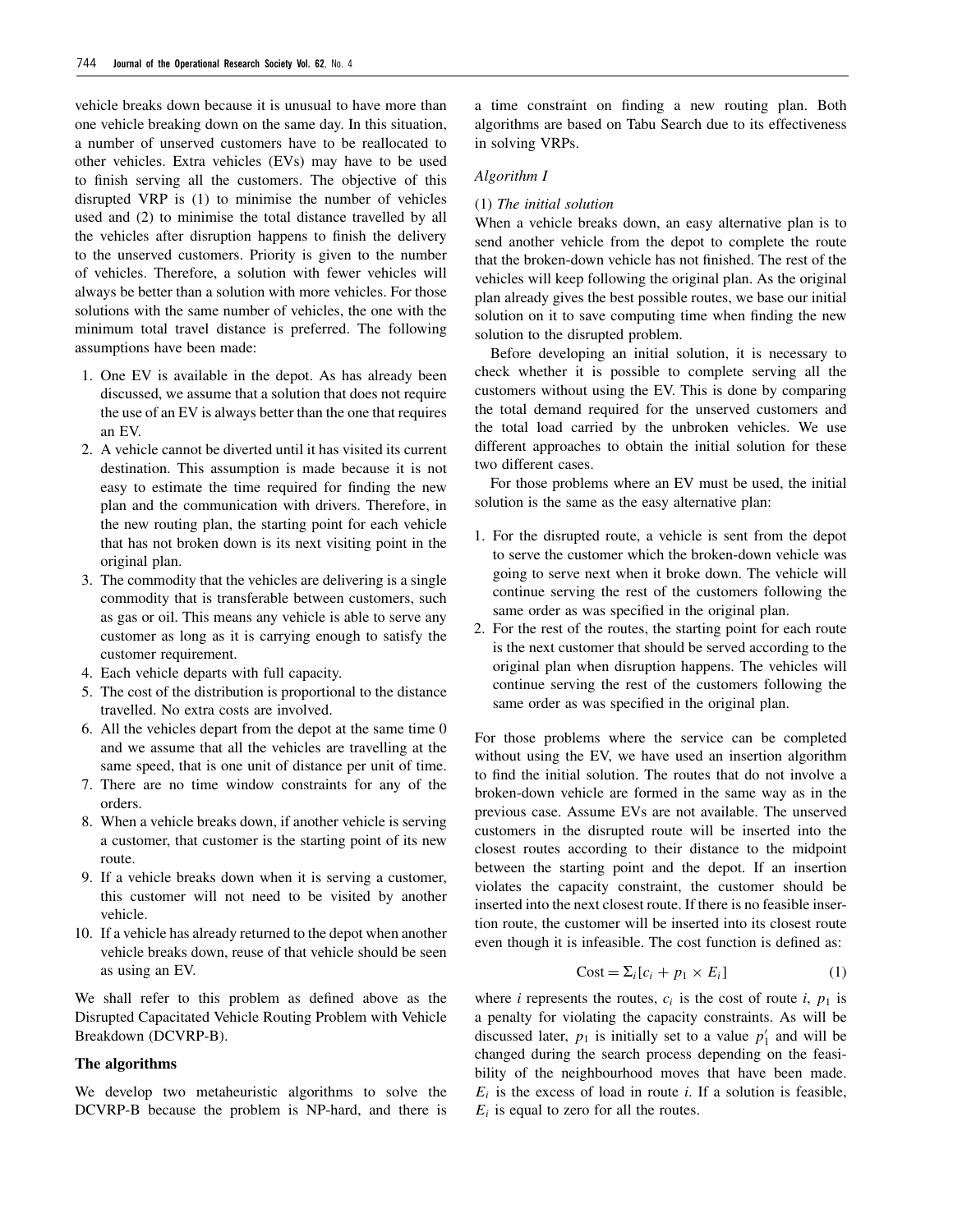#### (2) *The Tabu Search algorithm*

We have proposed a Tabu Search algorithm, which we believe is appropriate considering the characteristics of the DCVRP-B. It involves a small number of parameters and does not have any random element. It is simple, easy to implement, stable, flexible and finds a relatively good solution in a reasonable time.

The Tabu Search proposed starts from an initial solution, feasible or infeasible, and moves at each iteration to a best neighbourhood solution, until a stopping criterion is satisfied.

The neighbourhood search is based on a relocation process that involves removing one customer from its current route and inserting it into another route. At each iteration, all the possible moves are tried for all the customers, and the move that gives the least cost will be chosen as the next move as long as it is not in the Tabu list.

The neighbourhood solution may be infeasible and is evaluated by the mechanism proposed by Gendreau *et al* (1994). Potential neighbourhood moves are evaluated using the cost function given in Equation (1) in the last section. The penalty  $p_1$  is initially equal to  $p'_1$ . It is multiplied by 2 if during the last  $r_1$  consecutive iterations all the solutions have been infeasible or divided by 2 if all the solutions have been feasible during the last  $r_1$  consecutive iterations.

The best neighbourhood solution is defined as follows: if there is any feasible neighbourhood solution with lower cost compared to the current best feasible solution, the feasible solution with the least cost is the best neighbourhood solution; otherwise, choose the infeasible solution that gives the least cost.

The tabu rule can be violated if a solution is feasible and is better than the best feasible solution, or if it is infeasible and it gives lower cost than the best infeasible solution already known.

The tabu list contains the customers that have been moved and the corresponding routes from which they are removed for the last  $\lambda$  iterations, that is (customer, route),  $\lambda$  represents the tabu list length. Every time a new move is made, the tabu list is updated.

To explore more search space, we penalise those vertices that have been moved frequently. The number of times that customer *j* has been relocated  $t_i$  are kept in the memory. The evaluation function can be rewritten as

$$
Cost = \Sigma_i[c_i + p_1 \times E_i] + p_2 \times \left(\frac{t_j}{c}\right)
$$
 (2)

where  $p_2$  is the penalty term,  $c$  is the total number of relocations that have been performed so far.

To intensify the search space, each route is improved by performing two-opt and relocation every  $r_2$  iterations. The single route improvement is also performed every time a new best feasible solution is found. The single route two-opt and relocation are each repeated for  $r_3$  iterations and for each iteration the best neighbourhood move is performed whether it improves the original solution or not. The best solution found for each individual route is then retained.

The stopping criterion is to stop when the program has run for a certain time period because in a disruption situation, a new routing plan needs to be found within a limited time. If no feasible solution has been found by that time, the program returns the easy alternative plan. For the problems where it is possible to find a feasible solution without using the EV, if no feasible solution can be found within 5/6 time of the restricted time period, the algorithm will restart from the easy plan and run for the rest of the time.

### *Algorithm II*

Algorithm II is based on our TS heuristic presented for an open VRP described in Fu *et al* (2005, 2006). The DCVRP-B can be thought of as a mixed closed and open VRP, where if an EV is used, then its route is a closed one and the other routes are open ones (that is, one end of each route is at the depot and the other end is a customer location); otherwise all routes are open ones. In order to make Algorithm II quicker to find the new routing solution, the following modifications were performed on the previous TS heuristic (Fu *et al*, 2005):

- (1) In our previous TS heuristic (Fu *et al*, 2005), the initial solution is generated either randomly or by the farthest first heuristic. To take the benefit from the solution to the original problem, in Algorithm II, the initial solution is simply the same as the easy alternative plan.
- (2) The previous TS heuristic (Fu *et al*, 2005) is able to deal with a route length constraint that does not exist in the DCVRP-B. Therefore, we relax this constraint by setting it to infinity.
- (3) The stopping criterion is changed to be a time constraint.
- (4) Some necessary changes are made for the TS heuristic to be capable of dealing with the mixed closed and open route situation.

Furthermore, compared with Algorithm I, this heuristic uses a different neighbourhood structure and randomly selects neighbours rather than searching a neighbourhood completely.

# **Results and findings**

The program for Algorithm I was written in C# and Algorithm II was coded in Delphi 7.0. Both algorithms have been implemented on an Intel Core 2 Duo laptop running at 2.5 GHz with 4 GB of RAM. The test problems were adapted and selected from the standard CVRP problems provided by Augerat *et al* (1995) (Set A, B and P), Christofides and Eilon (1969) (Set E), Fisher (1994) (Set F) and Christofides *et al* (1979) (Set M). All these problems are Euclidean and it is assumed that the distance between each pair of customers is equal to the travelling cost. All the distances have been rounded to their nearest integer. For the instances in set A, both customer locations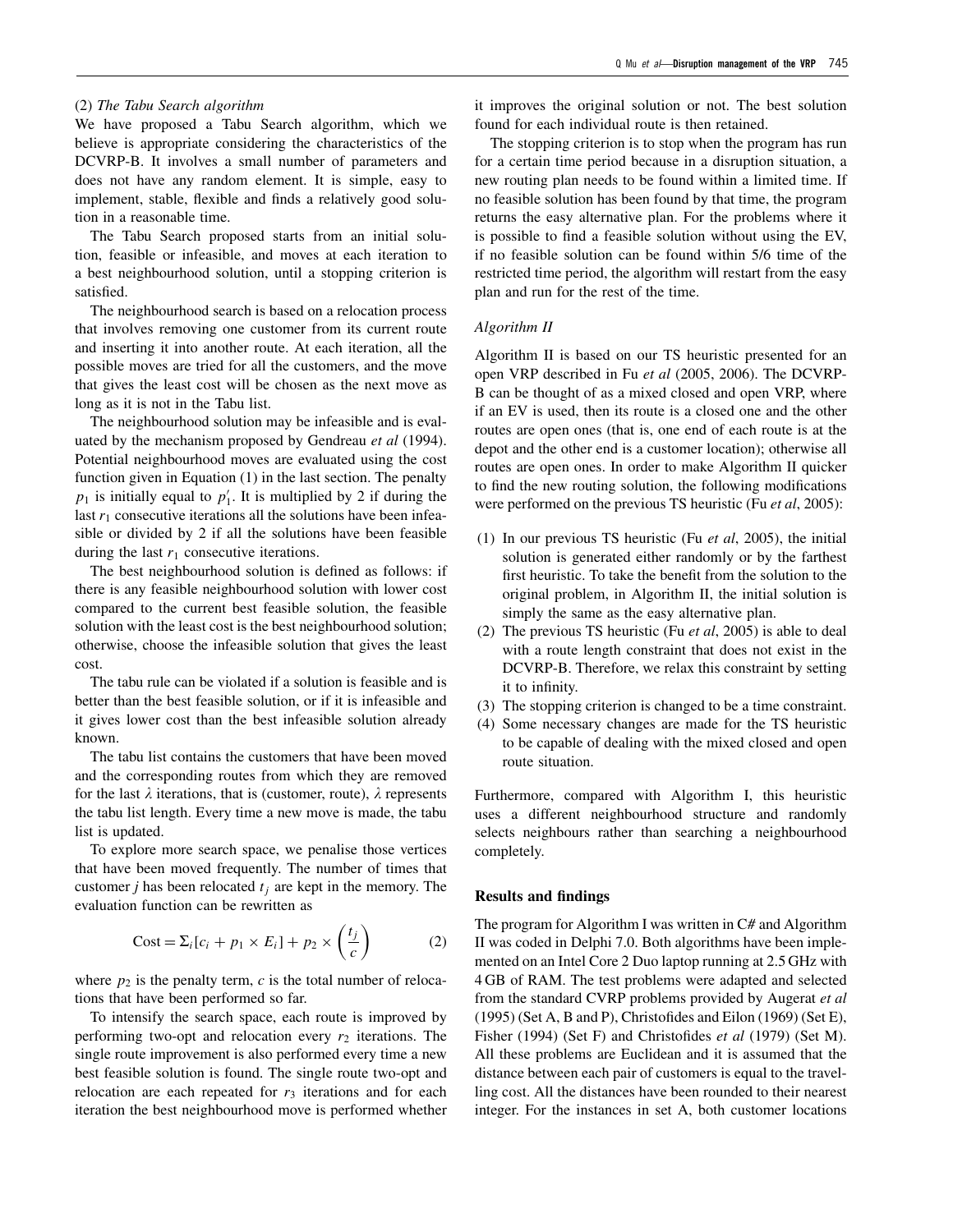and demands are random. The instances in set B and M, however, are clustered instances. In the instances of set E and P, customer locations are uniformly distributed. The instances in set F are taken from real vehicle routing applications. The best known solution for each CVRP problem is used as the original routing plan before disruption. The direction of the vehicle on each route is the same as the best schedule given. For each test problem, different combinations of disrupted vehicle and disruption time were tested in the experiments. Because the average route length of the original routing plan for each of the test problems ranges from 83 to 164, three disruption times are created accordingly, which are either early (20), middle (40) or late (60) in the time required for a typical route. As route length varies in each problem and we choose the same disruption times for all test problems, in some cases, the proposed broken-down vehicle has already served all the customers in the route when the disruption happens. In this case, there is no need to reoptimise the problem, as the original solution will still be valid for the disrupted problem and any improvement found could have been applied to the original problem. Those invalid problems have been deleted from the problem set, which leaves 230 problems in total. For each problem, a time constraint of 60 s has been applied. For Algorithm II, the time constraint is 12 s and five runs are tested for each problem. The best result out of five is presented as the result obtained from Algorithm II within the time limit of 60 s. The results obtained by Algorithm I, II and the easy alternative plan are compared with the optimal solution that is discussed in the next section.

## *Optimal solution*

An exact algorithm has been developed to find the optimal solutions for the problems. This has been modified from the algorithm to solve open VRPs and described in Letchford *et al* (2007). Optimal solutions can be found for most of the problems. Most optimal solutions can be obtained in a very short time. However, nine out of 230 problems require over a minute and in addition there are four cases when the algorithm cannot find a feasible solution even after a long computing time (a limit of 10 min has been used) and only lower bounds can be obtained. Thus the exact algorithm approach cannot reliably find solutions to all disruption problems within the limited time required, so a heuristic approach is still needed. The results from the exact algorithm are used to measure the quality of the heuristic algorithms.

#### *Parameter tuning*

Parameters have been tuned for Algorithm I. Algorithm I involves the following six parameters:

- $p'_1$ initial penalty value for violation of capacity constraint.
- *p*<sup>2</sup> penalty for frequently moved vertices.
- $r_1$  number of iterations after which  $p_1$  will be doubled or halved without changing feasibility.
- $r<sub>2</sub>$  number of iterations after which a single route improvement should be performed.
- *r*<sup>3</sup> number of times that a single route improvement should be repeated.
- $\lambda$ tabu tenure.

The parameters were tested on a sample of problems representative of the whole set. The average results obtained were stable over a wide range of settings for all parameters except *p*2. We observed that better results can be obtained if a larger value of  $p_2$  is used for smaller problems. The best average results were found by using the following parameter settings  $p'_1 = 1$ ;  $p_2 = 10000$  (when  $n \le 50$ ) or 200 (when  $n > 50$ );  $r_1 = 10; r_2 = 20; r_3 = 20; \lambda = n/k$  (*n* is the number of customers; *k* is the number of vehicles available).

The results presented below are the results obtained by using this parameter value set.

#### *Results*

In this section, detailed results are presented for one problem as an example, and then the results are summarised. Table 1 shows the results for problem A-n34-k5. The first column shows the disrupted vehicles and disruption times we tested. (1, 20) means vehicle 1 breaks down at time 20. The next four columns give the results of the disruption problem presented in this paper using different approaches. They are the costs that are generated after the disruption occurs. To illustrate the results, we have calculated the cost caused by the disruption, which is the difference between the distance travelled if no disruption happens and the total distance travelled if disruption happens. To calculate the disruption cost, we will need the result of the original plan (cost if no disruption happens) and the cost generated before the disruption happens, which is presented in the sixth column of Table 1. The cost of the original plan for A-n34-k5 (1, 20), for example, is 778 and so the optimal disruption cost will be  $164+642-778=28$ . The disruption costs for A-n34-k5 are presented in Table 2. The optimal solution is first shown in the second column followed by the results obtained by using the other three approaches. Comparisons are made and the percentage deviations from the optimal solution for each of the three approaches are presented. The average values are summarised in the last row of the table.

As can be seen, Algorithm I is able to find optimal solutions for all the problems for A-n34-k5. Algorithm II is slightly worse, with only one case (4, 20) where the optimal solution cannot be found. If using an easy alternative plan, the disruption cost for A-n34-n5 is the highest: 7.35% higher than the optimal solution.

Table 3 shows, for each of the 15 test instances, the average percentage deviations from the optimal solution for the disruption costs obtained by each of the three approaches. The bottom line shows the average of all the problems. Those problems that do not require an EV are excluded from this summary, but are presented in Table 4 because the easy plan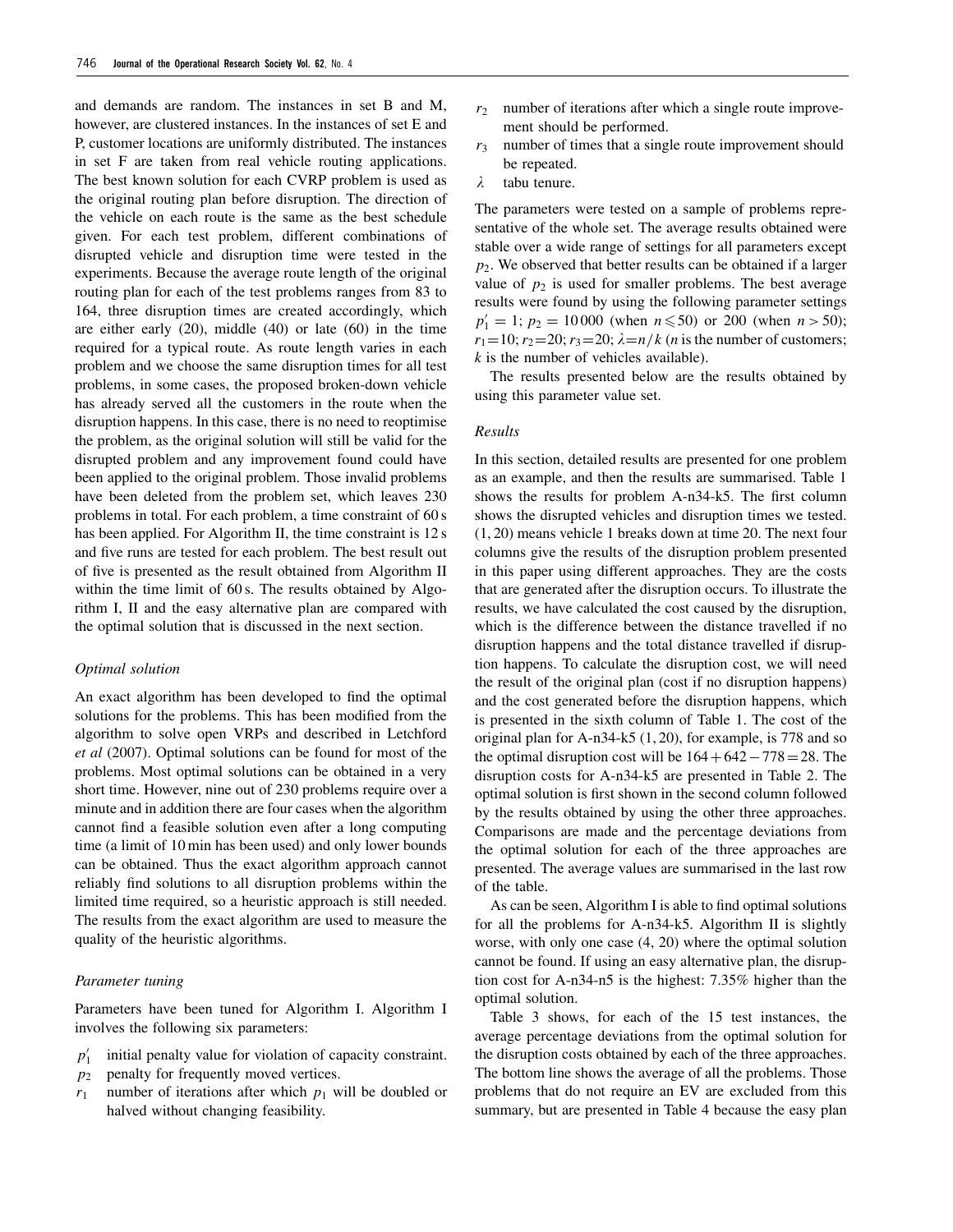| $A-n34-k5$  |         | Cost before disruption |             |              |     |
|-------------|---------|------------------------|-------------|--------------|-----|
|             | Optimal | Easy                   | Algorithm I | Algorithm II |     |
| $(1, 20)$ : | 642     | 642                    | 642         | 642          | 164 |
| $(1, 40)$ : | 544     | 544                    | 544         | 544          | 276 |
| $(1, 60)$ : | 468     | 482                    | 468         | 468          | 371 |
| $(2, 20)$ : | 648     | 648                    | 648         | 648          | 164 |
| $(2, 40)$ : | 519     | 519                    | 519         | 519          | 276 |
| $(2, 60)$ : | 439     | 439                    | 439         | 439          | 371 |
| $(3, 20)$ : | 646     | 646                    | 646         | 646          | 164 |
| $(3, 40)$ : | 571     | 571                    | 571         | 571          | 276 |
| $(3, 60)$ : | 476     | 476                    | 476         | 476          | 371 |
| $(4, 20)$ : | 639     | 651                    | 639         | 641          | 164 |
| $(4, 40)$ : | 549     | 549                    | 549         | 549          | 276 |
| $(4, 60)$ : | 450     | 462                    | 450         | 450          | 371 |
| $(5, 20)$ : | 646     | 646                    | 646         | 646          | 164 |
| $(5, 40)$ : | 535     | 540                    | 535         | 535          | 287 |
| $(5, 60)$ : | 447     | 447                    | 447         | 447          | 371 |

**Table 1** Cost results for A-n34-k5

**Table 2** Disruption cost results for A-n34-k5

| $A-n34-k5$  | Optimal | Easy | Dev $(\%)$ | Algorithm I | Dev $(\%)$ | Algorithm II | Dev $(\%)$ |
|-------------|---------|------|------------|-------------|------------|--------------|------------|
| $(1, 20)$ : | 28      | 28   | 0.00       | 28          | 0.00       | 28           | 0.00       |
| $(1, 40)$ : | 42      | 42   | 0.00       | 42          | 0.00       | 42           | 0.00       |
| $(1, 60)$ : | 61      | 75   | 22.95      | 61          | 0.00       | 61           | 0.00       |
| $(2, 20)$ : | 34      | 34   | 0.00       | 34          | 0.00       | 34           | 0.00       |
| $(2, 40)$ : | 17      | 17   | 0.00       | 17          | 0.00       | 17           | 0.00       |
| $(2, 60)$ : | 32      | 32   | 0.00       | 32          | 0.00       | 32           | 0.00       |
| $(3, 20)$ : | 32      | 32   | 0.00       | 32          | 0.00       | 32           | 0.00       |
| $(3, 40)$ : | 69      | 69   | 0.00       | 69          | 0.00       | 69           | 0.00       |
| $(3, 60)$ : | 69      | 69   | 0.00       | 69          | 0.00       | 69           | 0.00       |
| $(4, 20)$ : | 25      | 37   | 48.00      | 25          | 0.00       | 27           | 8.00       |
| $(4, 40)$ : | 47      | 47   | 0.00       | 47          | 0.00       | 47           | 0.00       |
| $(4, 60)$ : | 43      | 55   | 27.91      | 43          | 0.00       | 43           | 0.00       |
| $(5, 20)$ : | 32      | 32   | 0.00       | 32          | 0.00       | 32           | 0.00       |
| $(5, 40)$ : | 44      | 49   | 11.36      | 44          | 0.00       | 44           | 0.00       |
| $(5,60)$ :  | 40      | 40   | 0.00       | 40          | 0.00       | 40           | 0.00       |
| Average     |         |      | 7.35       |             | 0.00       |              | 0.53       |

always uses the EV and thus the results are not comparable with the optimal plan as they use a different number of vehicles. Results for the cases where the optimal algorithm failed and where a different number of vehicles is used in different approaches are also excluded in this table but are presented in Table 5.

As can be observed from Table 3, Algorithm I provides the best results among the three approaches with 1.60% higher disruption cost than the optimal solution. If following the easy plan, the disruption cost will be 13.65% higher than the optimal solution on average. In fact, within a minute, Algorithm I is able to find the optimal solution in all but nine cases out of the problems presented in this table and there are 95 cases where easy plan is not the optimal plan. It can also be observed that for all of the three approaches, the deviation from the optimal solution is bigger for larger

problems. It seems that for larger problems more cost can be saved by applying algorithms to solve the disruption problem than simply using easy plan, although larger problems are more difficult to solve to optimality within the time limit. Moreover, it seems that there is more chance for the easy plan to be optimal for clustered problems, which are B-n39-k5, B-n50-k7 and M-n101-k10, where less than 1% of deviation from the optimal solution can be observed.

Table 4 shows the results for those problems that do not require an EV. Both Algorithms I and II perform worse than the cases when an EV is used. This is because the new plan should be different from the easy plan and it takes a longer time to find a good solution. Again, Algorithm I performs better than Algorithm II. In the 25 problems where an optimal solution is available, Algorithm I can find 15 of them, but some high individual percentage deviations result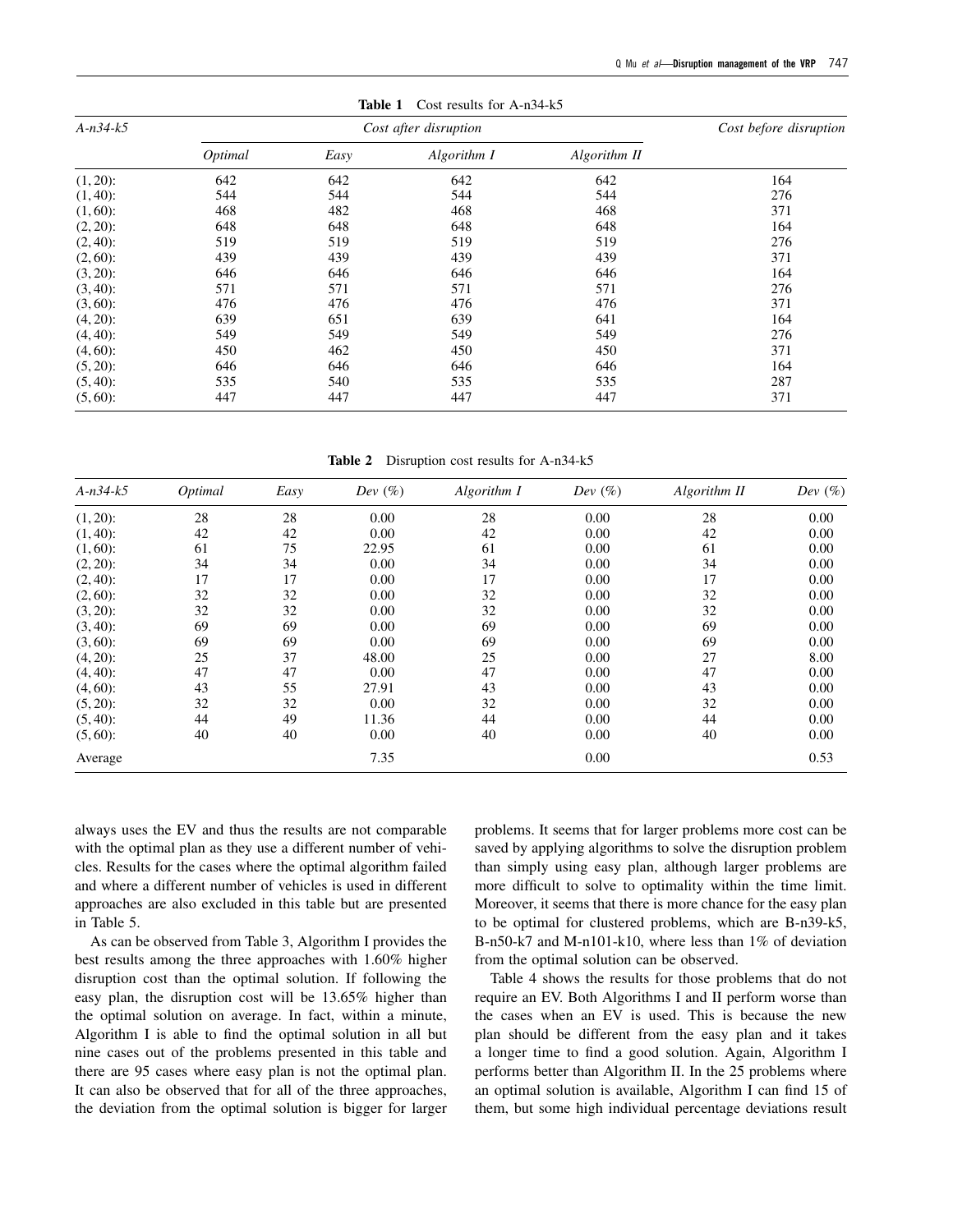**Table 3** Average percentage deviations from optimal disruption costs (with extra vehicle)

| <i>Instances</i> | $Easy$ (%) | Algorithm $I(\%)$ | Algorithm II $(\%)$ |
|------------------|------------|-------------------|---------------------|
| A-n32-k5         | 0.00       | 0.00              | 0.00                |
| A-n33-k5         | 4.36       | 0.00              | 0.36                |
| A-n34-k5         | 7.35       | 0.00              | 0.53                |
| A-n39-k5         | 4.21       | 0.00              | 0.39                |
| B-n39-k5         | 0.00       | 0.00              | 0.00                |
| $B-n50-k7$       | 0.41       | 0.00              | 0.00                |
| $E-n22-k4$       | 0.96       | 0.00              | 0.00                |
| $E-n51-k5$       | 8.07       | 0.00              | 3.89                |
| $E-n76-k10$      | 15.04      | 0.39              | 3.38                |
| $E-n101-k8$      | 40.08      | 0.72              | 4.69                |
| $F-n72-k4$       | 9.26       | 0.00              | 4.50                |
| M-n101-10        | 0.88       | 0.00              | 0.88                |
| $P-n45-k5$       | 20.92      | 0.00              | 1.76                |
| $P-n76-k4$       | 26.17      | 5.52              | 18.87               |
| $P-n101-k4$      | 48.32      | 19.33             | 33.97               |
| Average          | 13.65      | 1.60              | 4.72                |

|  |  | <b>Table 4</b> Results for test problems without extra vehicles |  |
|--|--|-----------------------------------------------------------------|--|
|--|--|-----------------------------------------------------------------|--|

|             |          | Algorithm $I(\%)$ | Algorithm II $(\%)$ |
|-------------|----------|-------------------|---------------------|
| $B-n39-k5$  | (3, 40)  | 0.00              | 0.00                |
|             | (4, 40)  | 0.00              | 0.00                |
| $B-n50-k7$  | (1, 40)  | 0.00              | 0.00                |
|             | (3, 40)  | 0.00              | 14.75               |
|             | (4, 40)  | 0.00              | 0.00                |
|             | (4, 60)  | 0.00              | 0.00                |
|             | (6, 40)  | 4.40              | 25.27               |
|             | (7, 60)  | 0.00              | 2.82                |
| $E-n22-k4$  | (2, 40)  | 0.00              | 0.00                |
|             | (2, 60)  | 0.00              | 0.00                |
|             | (3, 60)  | 0.00              | 0.00                |
| $M-n101-10$ | (2, 20)  | 77.08             | 327.08              |
|             | (2, 40)  | 0.00              | 0.00                |
|             | (3, 40)  | 16.98             | 40.88               |
|             | (4, 40)  | 1.52              | 13.64               |
|             | (5, 20)  | 60.87             | 258.70              |
|             | (5, 40)  | 0.00              | 0.00                |
|             | (6, 20)  | 420.45            | 502.27              |
|             | (8, 20)  | 57.89             | 589.47              |
|             | (8, 40)  | 0.00              | 0.00                |
|             | (9, 40)  | 6.90              | 18.97               |
|             | (10, 20) | 117.50            | 380.00              |
| $P-n45-k5$  | (2, 60)  | 0.00              | 0.00                |
|             | (3, 60)  | 0.00              | 0.00                |
| Average     |          | 31.82             | 90.58               |

in the average deviation from the optimal solution being over 30%.

Table 5 shows the five cases that cannot be included in the above tables either because no optimal solution has been found (problems from E-n101-k8 and M-n101-10) or because different numbers of vehicles are used (E-n76-k10 (1, 20)). For each of the problems and algorithms, the value of disruption cost is presented as well as whether the EV is used in the solution.

# **Conclusions**

We have described the DCVRP-B. Two heuristic algorithms based on Tabu Search have been presented. One is newly proposed for the problem (Algorithm I). The other is based on previous work using the open VRP formulation (Algorithm II). The algorithms take advantage of the original plan and a new routing plan can be found within a limited time. The newly proposed Tabu Search algorithm (Algorithm I) involves a small number of parameters and does not have a random element. The algorithm is simple, flexible and always gives a feasible solution. This algorithm outperforms Algorithm II and can also save a considerable amount of disruption cost compared to using an easy alternative plan. An exact algorithm has also been developed and it is able to find the optimal solution quickly in most of the cases, but in some cases fails to find a feasible solution within the required time limit. Algorithm I is able to find the optimal solution in all but 19 cases of the 230 problems tested. Although it is relatively harder for our algorithms to find optimal solutions for larger problems because of the time limit, more disruption cost savings can actually be obtained compared with using an easy plan.

*Acknowledgements*—This research was partly supported by the National Natural Science Foundation of China (NSFC, 70671108).

#### **References**

Akturk MS and Gorgulu E (1999). Match-up scheduling under a machine breakdown. *Eur J Opl Res* **112**: 81–97.

Augerat P, Belenguer JM, Benavent E, Corberan A, Naddef D and Rinaldi G (1995). *Computational results with a branch and cut code for the capacitated vehicle routing problem*. Technical Report RR 949-M. Universite Joseph Fourier, Grenoble, France.

Bertsimas DJ and Simchi-Levi D (1996). A new generation of vehicle routing research: Robust algorithms addressing uncertainty. *Opns Res* **44**: 286–304.

**Table 5** Results for problems that are not included in Tables 3 and 4

|             |             | Optimal | $\sim$<br>Use EV | Easy | Use EV     | AlgI | Use EV     | AlgH | Use $EV$ |
|-------------|-------------|---------|------------------|------|------------|------|------------|------|----------|
|             |             |         |                  |      |            |      |            |      |          |
| $E-n76-k10$ | $(1, 20)$ : | 66      | No               |      | <b>Yes</b> |      | <b>Yes</b> | 66   | No       |
| $E-n101-k8$ | $(1, 20)$ : |         |                  | 16   | Yes        | 16   | Yes        | 15   | Yes      |
|             | $(6, 20)$ : |         |                  | 19   | Yes        | 19   | Yes        | 19   | Yes      |
|             | $(7, 20)$ : | __      |                  | 17   | Yes        |      | Yes        |      | Yes      |
| $M-n101-10$ | $(1, 20)$ : |         |                  | 37   | Yes        | 172  | No         | 37   | Yes      |